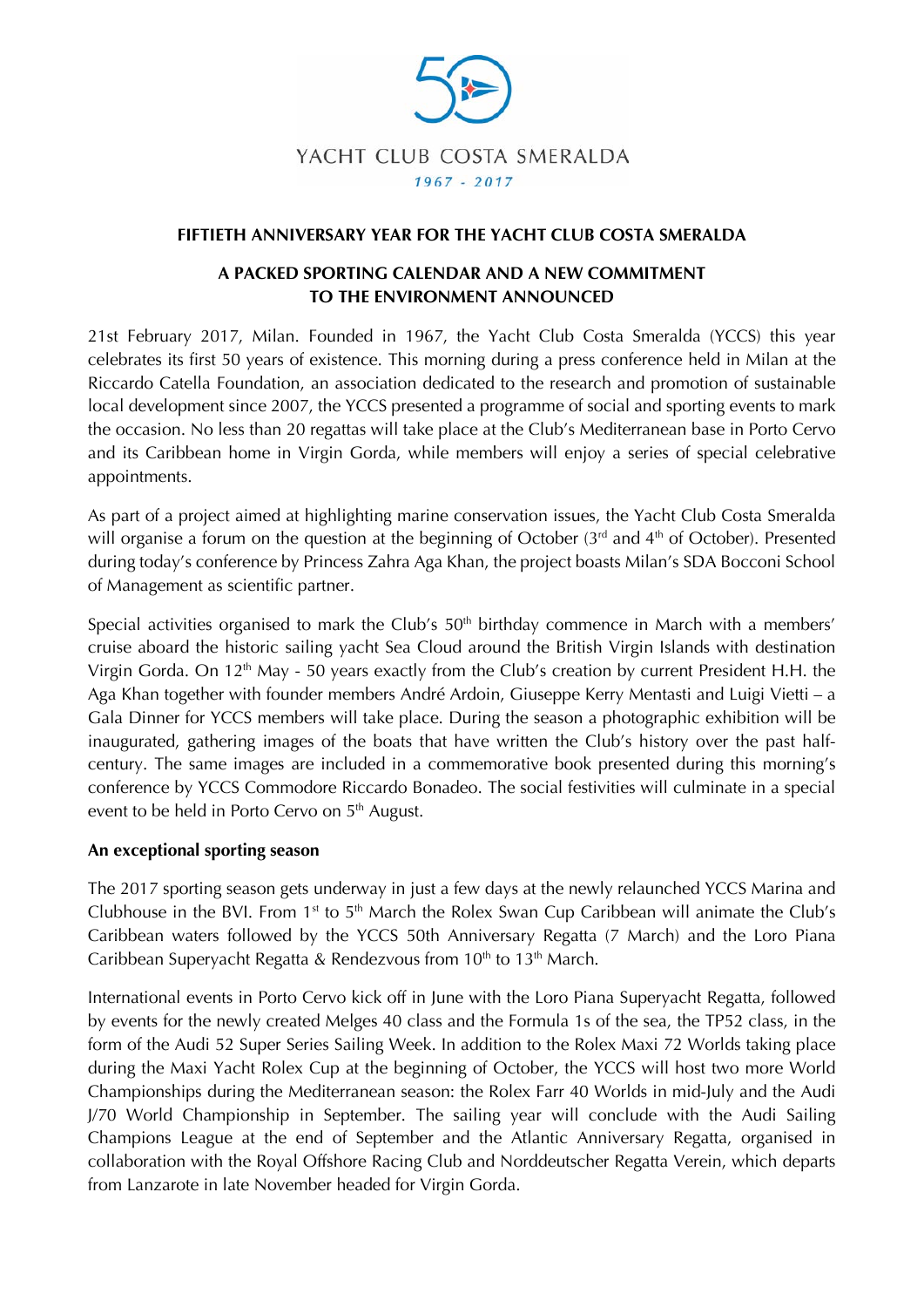

The TP52 Azzurra, which proudly flies the YCCS burgee, completed the first leg of the 52 Super Series in Key West in January. Combative as ever, Azzurra will face five more events this year: in Miami in March before returning to the Mediterranean for the World Championship in Scarlino, Tuscany. The Audi 52 Super Series Sailing Week will follow in June and the final two series legs will be held in the Spanish waters of Majorca and Menorca.

"This will be a year full of celebrations and new challenges," declared YCS Commodore Riccardo Bonadeo; "a year of new partners and initiatives. It is an occasion in which to talk about the history, the values and the impetus for change that have brought the YCCS to the forefront of the international yachting scene and kept it there. I would like to thank the staff, members and partners who, thanks to a shared passion, make all of this possible."

During his speech, the Commodore also presented the YCCS Sailing School project which the Club has been working on for several years. The school will have the objective of creating a meeting point for young people and sailing enthusiasts from around the world which will be open year-round.

During the conference thanks went to the Club's longstanding partners Rolex and Audi.

# **Environmental protection**

The highly topical subject of sustainability will become one of the guiding principles of the Yacht Club Costa Smeralda from this year onward. The two main phases of the Club's new Sustainability Project were presented this morning.

Phase one will see the YCCS undergo an audit from the SDA Bocconi Sustainability Lab to evaluate current practices and consign a sustainability report. The Club will then have to adopt best practices in terms of environmental protection throughout its various sectors and activities.

Phase two involves the organisation, together with the SDA Bocconi Sustainability Lab as Scientific Partner, of a forum on marine conservancy named One Ocean. The forum will be held in Milan. Conferences and workshops will address four main themes: global warming, pollution from plastics and microplastics, the marine ecosystem and acidification of our seas.

These round tables will be key to drafting a crucial new document for the Club: the Carta Smeralda, a sort of Magna Carta reassuming a series of eco-sustainability principles that will be signed by the YCCS before spreading the commitment to other yacht clubs, ambassadors and international figures. The One Ocean Forum is intended to promote ongoing cooperation, awareness raising and knowledge sharing and will be held every two years. Participants will include scientific and non-profit organisations, businesses, media, influencers and international figures, with the objective of creating an innovative and collaborative alliance in support of the environment. President of the YCCS Board, Princess Zahra Aga Khan, is a strong supporter of the project and commented during the presentation: "After 50 years